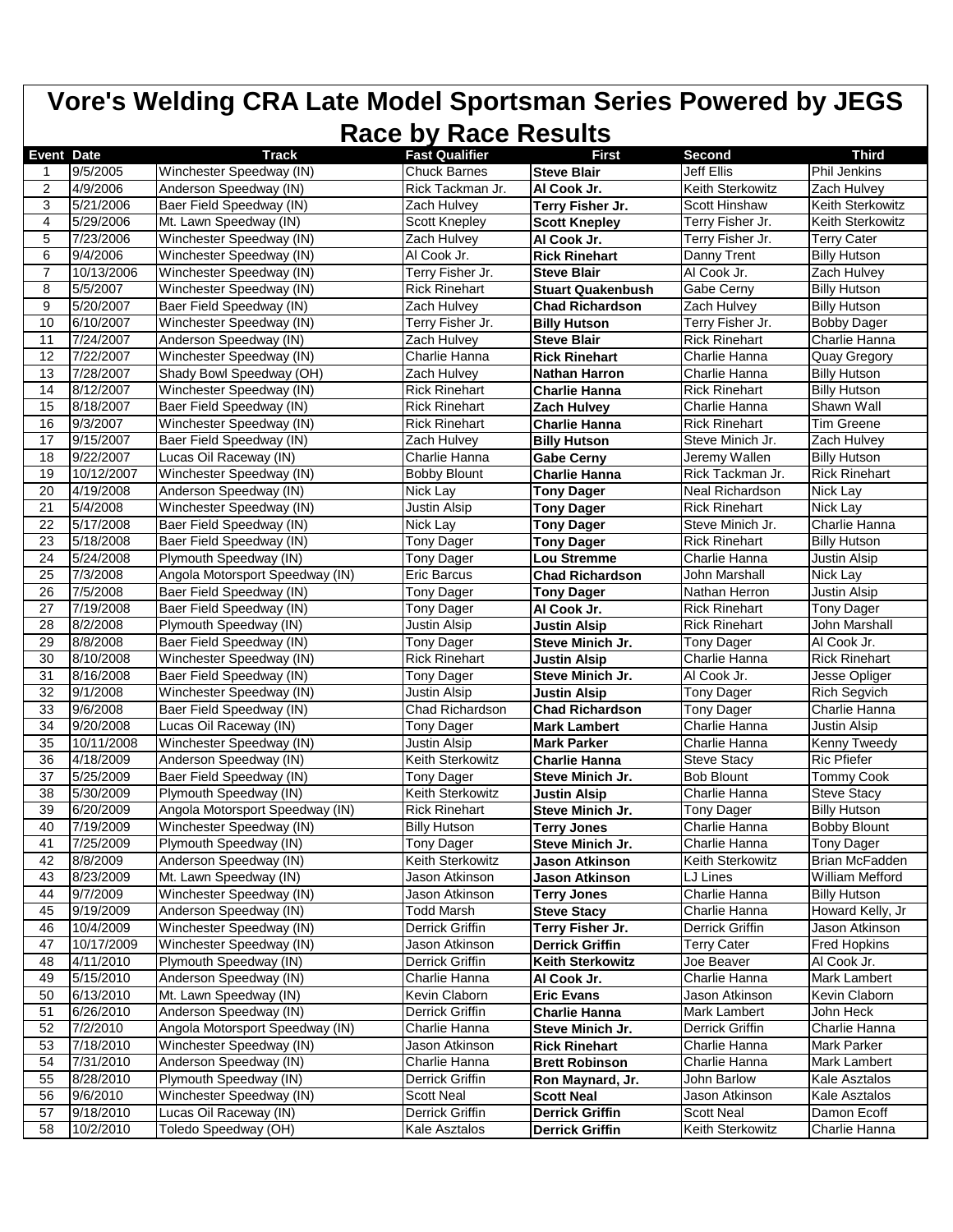|                   |                        |                                                       | <b>Race by Race Results</b>        |                                                    |                                          |                               |
|-------------------|------------------------|-------------------------------------------------------|------------------------------------|----------------------------------------------------|------------------------------------------|-------------------------------|
| <b>Event Date</b> |                        | <b>Track</b>                                          | <b>Fast Qualifier</b>              | First                                              | Second                                   | <b>Third</b>                  |
| 59                | 10/16/2010             | Winchester Speedway (IN)<br>Plymouth Speedway (IN)    | <b>Scott Neal</b>                  | <b>Scott Neal</b>                                  | <b>Derrick Griffin</b><br>Bret Mile, Jr. | Keith Sterkowitz              |
| 60                | 4/10/2011              |                                                       | <b>Brian Ross</b>                  | <b>Jason Atkinson</b>                              |                                          | Charlie Hanna                 |
| 61                | 4/23/2011              | Anderson Speedway (IN)<br>Anderson Speedway (IN)      | Bret Miles Jr.                     | <b>Keith Sterkowitz</b>                            | Jason Atkinson<br>Keith Sterkowitz       | <b>Brett Robinson</b>         |
| 62                | 5/14/2011              |                                                       | Charlie Hanna                      | Jason Atkinson                                     |                                          | Nick Moore<br>Jeff Lane       |
| 63<br>64          | 6/12/2011<br>7/2/2011  | Lucas Oil Raceway (IN)                                | Jason Atkinson<br>Luke Krick       | <b>Damon Ecoff</b>                                 | Jason Atkinson                           | Charlie Hanna                 |
| 65                | 7/9/2011               | Angola Motorsport Speedway (IN)<br>M-40 Speedway (MI) | Jason Atkinson                     | <b>Jason Atkinson</b>                              | Rick Everidge<br>Jason Atkinson          | <b>Rick Everidge</b>          |
| 66                | 7/23/2011              | Anderson Speedway (IN)                                | Bret Miles Jr.                     | <b>Keith Sterkowitz</b><br><b>Keith Sterkowitz</b> | <b>Terry Cater</b>                       | Charlie Hanna                 |
| 67                | 8/7/2011               | Winchester Speedway (IN)                              | Keith Sterkowitz                   |                                                    | Bob Sibila Jr.                           | <b>Steve Blair</b>            |
| 68                | 8/27/2011              | Anderson Speedway (IN)                                | Keith Sterkowitz                   | <b>Keith Sterkowitz</b>                            | <b>Tommy Cook</b>                        | Jason Atkinson                |
| 69                | 9/5/2011               | Winchester Speedway (IN)                              | <b>Brett Robinson</b>              | <b>Keith Sterkowitz</b><br><b>Keith Sterkowitz</b> | Charlie Hanna                            | K.C. Spillers                 |
| 70                | 10/2/2011              | Lucas Oil Raceway (IN)                                | Damon Ecoff                        |                                                    | <b>Keith Sterkowitz</b>                  | Jeff Lane                     |
| 71                | 10/15/2011             | Winchester Speedway (IN)                              | Damon Ecoff                        | <b>Damon Ecoff</b>                                 | Bob Sibila Jr.                           | K.C. Spillers                 |
| 72                | 4/15/2012              | Plymouth Speedway (IN)                                | Eldon Wright                       | <b>Damon Ecoff</b>                                 | Charlie Hanna                            | Bob Sibila Jr.                |
| 73                | 5/6/2012               | Winchester Speedway (IN)                              |                                    | Jason Atkinson                                     | Terry Fisher Jr.                         | K.C. Spillers                 |
| 74                | 5/12/2012              |                                                       | Derrick Griffin<br>Josh Poore      | <b>Tommy Cook</b>                                  |                                          |                               |
| 75                | 6/2/2012               | Anderson Speedway (IN)<br>Anderson Speedway (IN)      |                                    | <b>Jason Atkinson</b><br><b>Keith Sterkowitz</b>   | Greg Van Alst<br>Jason Atkinson          | Eldon Wright<br>K.C. Spillers |
|                   |                        |                                                       | <b>Tommy Cook</b>                  |                                                    |                                          |                               |
| 76<br>77          | 6/9/2012               | Lucas Oil Raceway (IN)                                | Terry Fisher Jr.<br>Bob Sibila Jr. | Terry Fisher Jr.                                   | Jason Atkinson                           | Bob Sibila Jr.                |
|                   | 7/15/2012<br>8/11/2012 | Winchester Speedway (IN)                              |                                    | Bob Sibila Jr.                                     | K.C. Spillers                            | <b>Tommy Cook</b>             |
| 78                |                        | Anderson Speedway (IN)                                | Damon Ecoff                        | Jason Atkinson                                     | Brian McFadden                           | Josh Cave                     |
| 79                | 8/19/2012              | Winchester Speedway (IN)                              | Bob Sibila Jr.                     | <b>Tommy Cook</b>                                  | K.C. Spillers                            | Bob Sibila Jr.                |
| 80                | 9/8/2012               | Anderson Speedway (IN)                                | Danny Trent                        | <b>Ronnie Rose</b>                                 | Mark Lambert                             | Greg Van Alst                 |
| 81                | 9/23/2012              | Winchester Speedway (IN)                              | Jason Atkinson                     | K.C. Spillers                                      | Jason Atkinson                           | <b>Billy Van Meter</b>        |
| 82                | 9/30/2012              | Lucas Oil Raceway (IN)                                | Bob Sibila Jr.                     | Jason Atkinson                                     | Josh Cave                                | Danny trent                   |
| 83                | 10/13/2012             | Winchester Speedway (IN)                              | Terry Fisher Jr.                   | <b>Keith Sterkowitz</b>                            | K.C. Spillers                            | Shawn Amor                    |
| 84                | 4/14/2013              | Lucas Oil Raceway (IN)                                | Trey Craig                         | Jason Atkinson                                     | Mark Lambert                             | Greg Van Alst                 |
| 85                | 5/11/2013              | Anderson Speedway (IN)                                | K.C. Spillers                      | <b>Trey Craig</b>                                  | K.C. Spillers                            | Mark Lambert                  |
| 86                | 7/13/2013              | Anderson Speedway (IN)                                | <b>Billy Van Meter</b>             | <b>Jason Atkinson</b>                              | K.C. Spillers                            | Mark Lambert                  |
| 87                | 7/19/2013              | Anderson Speedway (IN)                                | <b>Trey Craig</b>                  | <b>Chris Hacker</b>                                | K.C. Spillers                            | Mark Lambert                  |
| 88                | 7/27/2013              | Baer Field Speedway (IN)                              | K.C. Spillers                      | <b>Jason Atkinson</b>                              | K.C. Spillers                            | Mark Lambert                  |
| 89                | 8/10/2013              | Anderson Speedway (IN)                                | Trey Craig                         | <b>Trey Craig</b>                                  | <b>Mark Lambert</b>                      | K.C. Spillers                 |
| 90                | 8/18/2013              | Winchester Speedway (IN)                              | <b>Billy Van Meter</b>             | <b>Mark Lambert</b>                                | Jason Atkinson                           | K.C. Spillers                 |
| 91                | 9/2/2013               | Winchester Speedway (IN)                              | <b>Billy Van Meter</b>             | <b>Brian Ross</b>                                  | Derrick Griffin                          | Mark Lambert                  |
| 92                | 9/14/2013              | Anderson Speedway (IN)                                | J.J. Haley                         | <b>Jeff Marcum</b>                                 | K.C. Spillers                            | J.J. Haley                    |
| 93                | 9/22/2013              | Lucas Oil Raceway (IN)                                | Jason Atkinson                     | <b>Jason Atkinson</b>                              | Eric McGlothlen                          | <b>Mark Lambert</b>           |
| 94                | 10/12/2013             | Winchester Speedway (IN)                              | Jason Atkinson                     | <b>Keith Sterkowitz</b>                            | Mark Lambert                             | <b>Billy Hutson</b>           |
| 95                | 3/30/2014              | Anderson Speedway (IN)                                | Jason Atkinson                     | <b>Chris Hacker</b>                                | Jason Atkinson                           | <b>Eric McGlothlen</b>        |
| 96                | 4/6/2014               | Lucas Oil Raceway (IN)                                | Shawn Amor                         | <b>Trey Craig</b>                                  | <b>Billy Van Meter</b>                   | Jason Atkinson                |
| 97                | 5/10/2014              | Anderson Speedway (IN)                                | <b>Billy Van Meter</b>             | <b>Danny Trent</b>                                 | <b>Trey Craig</b>                        | Jeff Marcum                   |
| 98                | 6/13/2014              | Anderson Speedway (IN)                                | Dustin Burge                       | <b>Greg Van Alst</b>                               | Quinnton Bear                            | Mark Lambert                  |
| 99                | 7/5/2014               | Anderson Speedway (IN)                                | Jack Dossey III                    | Jason Atkinson                                     | <b>Billy Van Meter</b>                   | Greg Van Alst                 |
| 100               | 8/10/2014              | Angola Motorsport Speedway (IN)                       | Quinnton Bear                      | <b>Shawn Amor</b>                                  | <b>Brandon Barcus</b>                    | <b>Tommy Cook</b>             |
| 101               | 9/1/2014               | Winchester Speedway (IN)                              | Jason Atkinson                     | <b>Billy Van Meter</b>                             | Jack Dossey III                          | Bret Miles Jr.                |
| 102               | 9/13/2014              | Anderson Speedway (IN)                                | <b>Billy Van Meter</b>             | <b>Quinnton Bear</b>                               | Jeff Marcum                              | Ronnie Rose                   |
| 103               | 9/28/2014              | Lucas Oil Raceway (IN)                                | Shawn Amor                         | <b>Billy Van Meter</b>                             | Jason Atkinson                           | Trey Craig                    |
| 104               | 10/11/2014             | Winchester Speedway (IN)                              | Jason Atkinson                     | <b>Quinnton Bear</b>                               | Jason Atkinson                           | J.P. Crabtree                 |
| 105               | 4/24/2015              | Lucas Oil Raceway (IN)                                | Shawn Amor                         | <b>Shawn Amor</b>                                  | <b>Trey Craig</b>                        | Jared Thomas                  |
| 106               | 5/2/2015               | Anderson Speedway (IN)                                | Greg Van Alst                      | <b>Jack Dossey III</b>                             | Jason Atkinson                           | J.P. Crabtree                 |
| 107               | 5/8/2015               | Lucas Oil Raceway (IN)                                | <b>Scott Tomasik</b>               | Jason Atkinson                                     | Shawn Amor                               | Scott Tomasik                 |
| 108               | 6/13/2015              | Anderson Speedway (IN)                                | <b>Scott Tomasik</b>               | <b>Scott Tomasik</b>                               | Jason Atkinson                           | Greg Van Alst                 |
| 109               | 7/3/2015               | Lucas Oil Raceway (IN)                                | Greg Van Alst                      | Terry Fisher Jr.                                   | Eddie Van Meter                          | Greg Van Alst                 |
| 110               | 7/17/2015              | Anderson Speedway (IN)                                | Jack Dossey III                    | <b>Greg Van Alst</b>                               | Jason Atkinson                           | <b>Matthew Parsons</b>        |
| 111               | 8/16/2015              | Anderson Speedway (IN)                                | Greg Van Alst                      | <b>Billy Van Meter</b>                             | Jack Dossey III                          | <b>Matthew Parsons</b>        |
| 112               | 9/7/2015               | Winchester Speedway (IN)                              | Shawn Amor                         | <b>Danny Trent</b>                                 | Jason Atkinson                           | <b>Billy Van Meter</b>        |
| 113               | 9/27/2015              | Lucas Oil Raceway (IN)                                | Shawn Amor                         | Terry Fisher Jr.                                   | Jason Atkinson                           | Shawn Amor                    |
| 114               | 10/10/2015             | Winchester Speedway (IN)                              | Shawn Amor                         | Jason Atkinson                                     | Danny Trent                              | Keith Sterkowitz              |
| 115               | 04/03/2016             | Lucas Oil Raceway (IN)                                | Shawn Amor                         | <b>Eddie Van Meter</b>                             | Terry Fisher Jr.                         | <b>Brandon Barcus</b>         |
| 116               | 04/16/2016             | Anderson Speedway (IN)                                | Jeff Marcum                        | Terry Fisher Jr.                                   | Jeff Marcum                              | Eddie Van Meter               |
|                   |                        |                                                       |                                    |                                                    |                                          |                               |